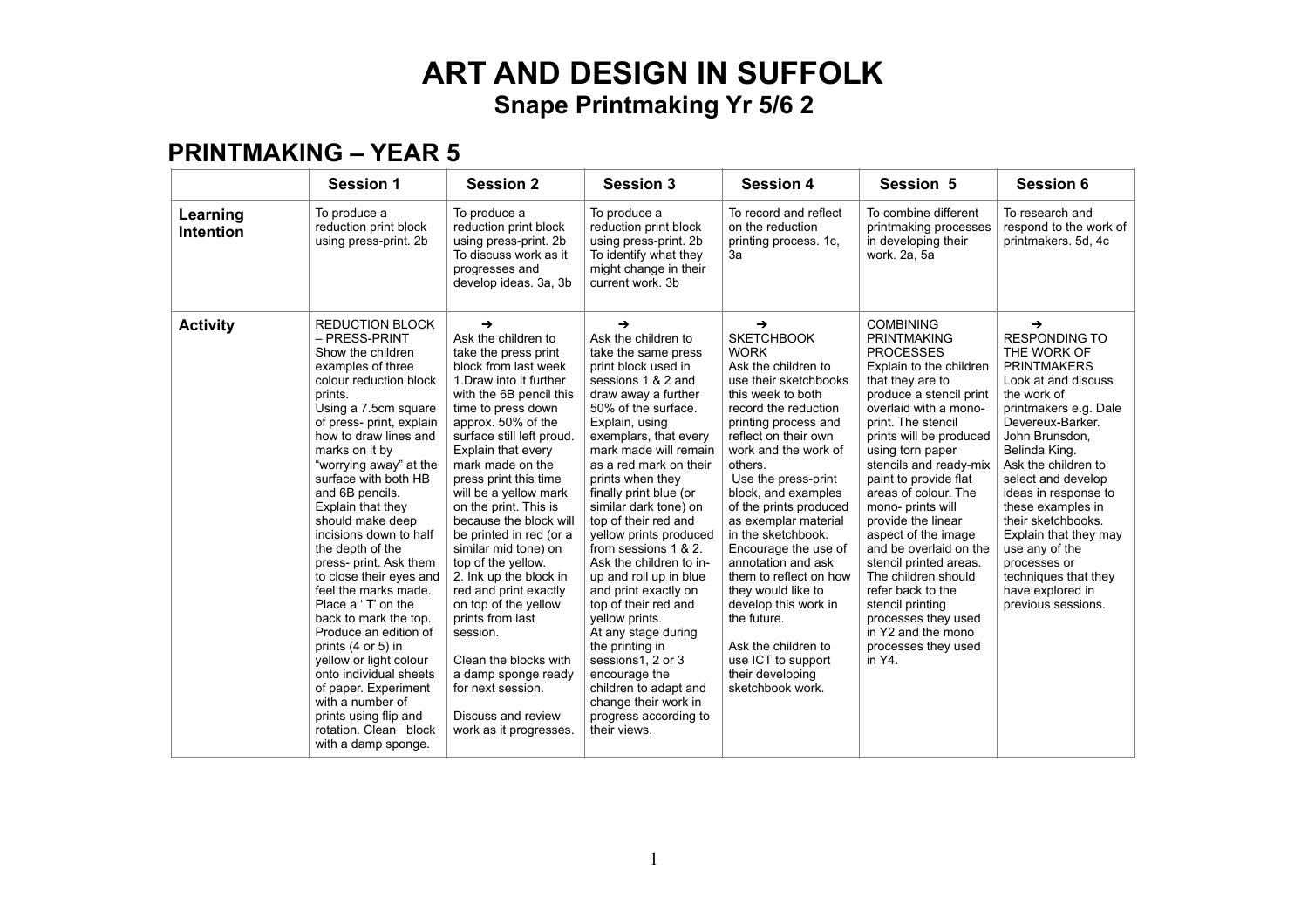#### **PRINTMAKING – YEAR 5**

| Skills, concepts,<br>knowledge and<br>understanding | Producing first colour<br>prints from press-print<br>reduction block.<br>Learning the process<br>of reduction printing<br>using press-print.                          | Producing second<br>colour prints from<br>press-print reduction<br>block.<br>Understanding the<br>principle of working<br>from light to dark<br>colours. | Discussing own work<br>and that of others.<br>Adapting and<br>modifying their work<br>according to their<br>views. | Recording and<br>reflecting on the<br>process of reduction<br>printing and<br>annotating own work.<br>Commenting on the<br>results of their printing<br>and how they would<br>like to develop their<br>work in the future. | Combine processes<br>already learned to<br>produce an overlaid<br>printed image.                                                                                                         | Using the work of<br>printmakers as a<br>starting point for<br>development.                                             |
|-----------------------------------------------------|-----------------------------------------------------------------------------------------------------------------------------------------------------------------------|----------------------------------------------------------------------------------------------------------------------------------------------------------|--------------------------------------------------------------------------------------------------------------------|----------------------------------------------------------------------------------------------------------------------------------------------------------------------------------------------------------------------------|------------------------------------------------------------------------------------------------------------------------------------------------------------------------------------------|-------------------------------------------------------------------------------------------------------------------------|
| <b>Vocabulary</b>                                   | Press-print<br>Reduction printing<br>'worrying away'<br>Incisions<br>Inverted<br>Edition<br>Individual                                                                | As previous session                                                                                                                                      | As previous session                                                                                                | Annotated<br>Record                                                                                                                                                                                                        | Combination<br>Overlaid<br>Linear                                                                                                                                                        | Response<br>Printmaker                                                                                                  |
| <b>Curriculum links</b>                             | Literacy - following<br>instructions.                                                                                                                                 | Literacy- following<br>instructions.                                                                                                                     | Literacy/PSHE/<br>Citizenship-<br>discussion of own<br>work and that of<br>others.                                 | Literacy-instructional<br>text, explanatory text.                                                                                                                                                                          | Literacy-referencing<br>own written material in<br>sketchbooks.                                                                                                                          | ICT-research and<br>downloading skills.                                                                                 |
| <b>Resources</b>                                    | Non-porous inking-up<br>slabs (e.g. Perspex),<br>Rollers,<br>Block printing water<br>colour - light tone,<br>A4 white photocopy<br>paper,<br>Press-print,<br>Pencils. | As session 1+<br>Block printing water<br>colour – mid tone.                                                                                              | As sessions 1 and $2 +$<br><b>Block printing</b><br>watercolour - dark<br>tone.                                    | Sketchbooks.<br>PVA glue,<br>Scissors,<br>Digital camera.                                                                                                                                                                  | Newsprint,<br>Ready-mix paint,<br>Sponges,<br>Non-porous inking-up<br>slabs (e.g. Perspex),<br>Rollers.<br>Water based printing<br>ink.<br>Lolly sticks.<br>Pencils,<br>Photocopy paper. | As previous session +<br>Dale Devereux-<br>Barker,<br>John Brunsdon.<br>Belinda King.<br>Google<br><b>Google Images</b> |
| <b>Time</b>                                         | 1 hour.                                                                                                                                                               | 1 hour                                                                                                                                                   | 1 hour.                                                                                                            | 1 hour                                                                                                                                                                                                                     | 1 hour                                                                                                                                                                                   | 1 hour                                                                                                                  |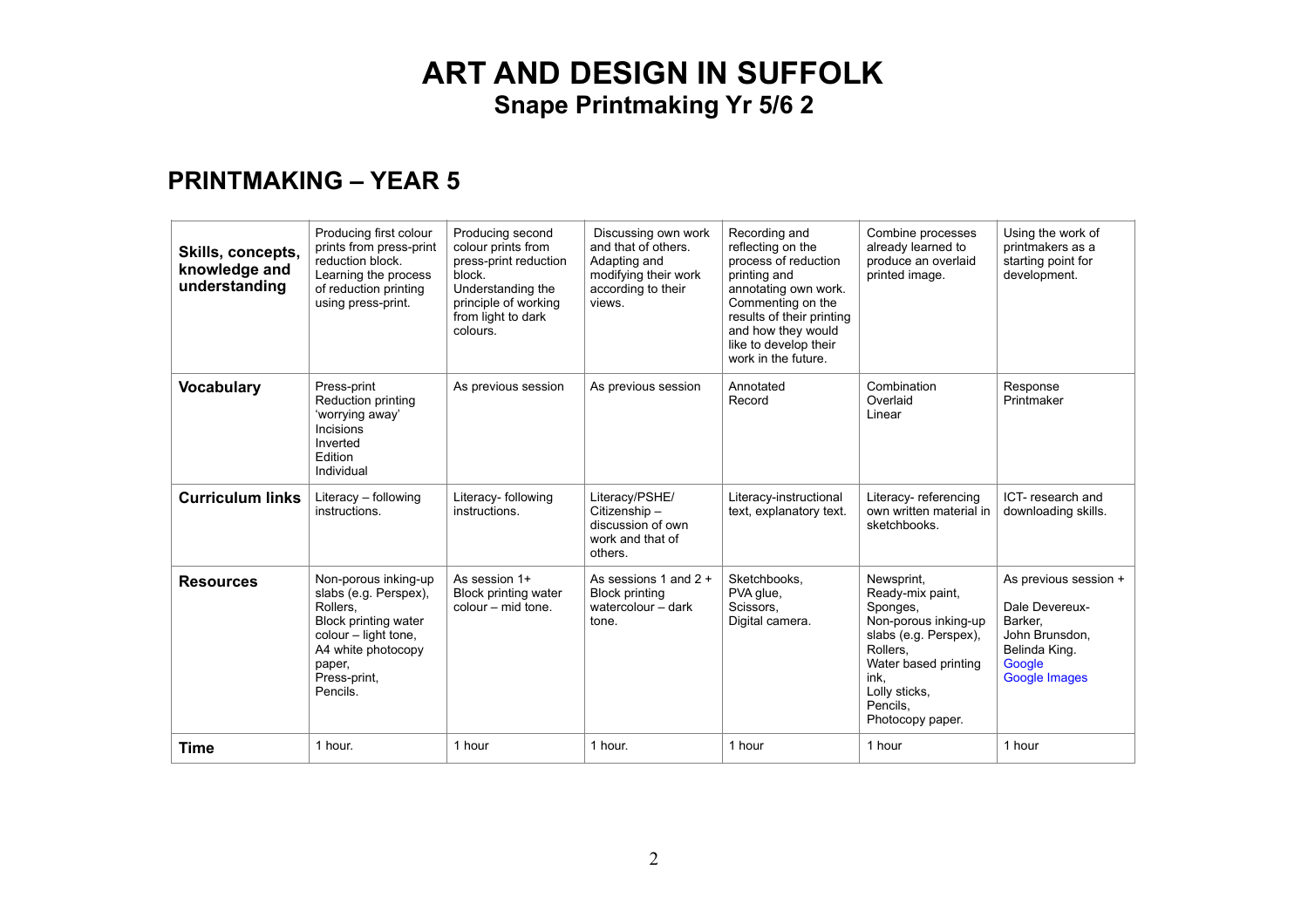#### **PRINTMAKING – YEAR 5**

| <b>Expectations</b>                                                                                                                                                                                                                                                                                                                                                                                                                                           | <b>Names</b> | <b>Next Steps</b> |
|---------------------------------------------------------------------------------------------------------------------------------------------------------------------------------------------------------------------------------------------------------------------------------------------------------------------------------------------------------------------------------------------------------------------------------------------------------------|--------------|-------------------|
| Some children will have made limited progress. They will be able to<br>produce three coloured prints using a press-print reduction block,<br>discuss and explain what they have done. They will be able record the<br>process of reduction printing in their sketchbook with examples. They will<br>be able to use stencil prints and mono prints in conjunction to produce a<br>more complex image. They will be able to discuss the work of<br>printmakers. |              |                   |

| Most children will be able to  produce three colour reduction prints<br>using press-print and discuss, understand and record the process of<br>reduction printing, producing annotated examples of their work. They will<br>be able to discuss what they and others have done and suggest<br>improvements and developments that could be made. They will be able<br>to use previously learned processes and techniques in combination to<br>produce an overlaid print. They will be able to research and discuss the<br>work of printmakers and develop responses through their own work. | <b>YEAR 6 - PRINTMAKING UNIT</b> |
|-------------------------------------------------------------------------------------------------------------------------------------------------------------------------------------------------------------------------------------------------------------------------------------------------------------------------------------------------------------------------------------------------------------------------------------------------------------------------------------------------------------------------------------------------------------------------------------------|----------------------------------|
|                                                                                                                                                                                                                                                                                                                                                                                                                                                                                                                                                                                           |                                  |